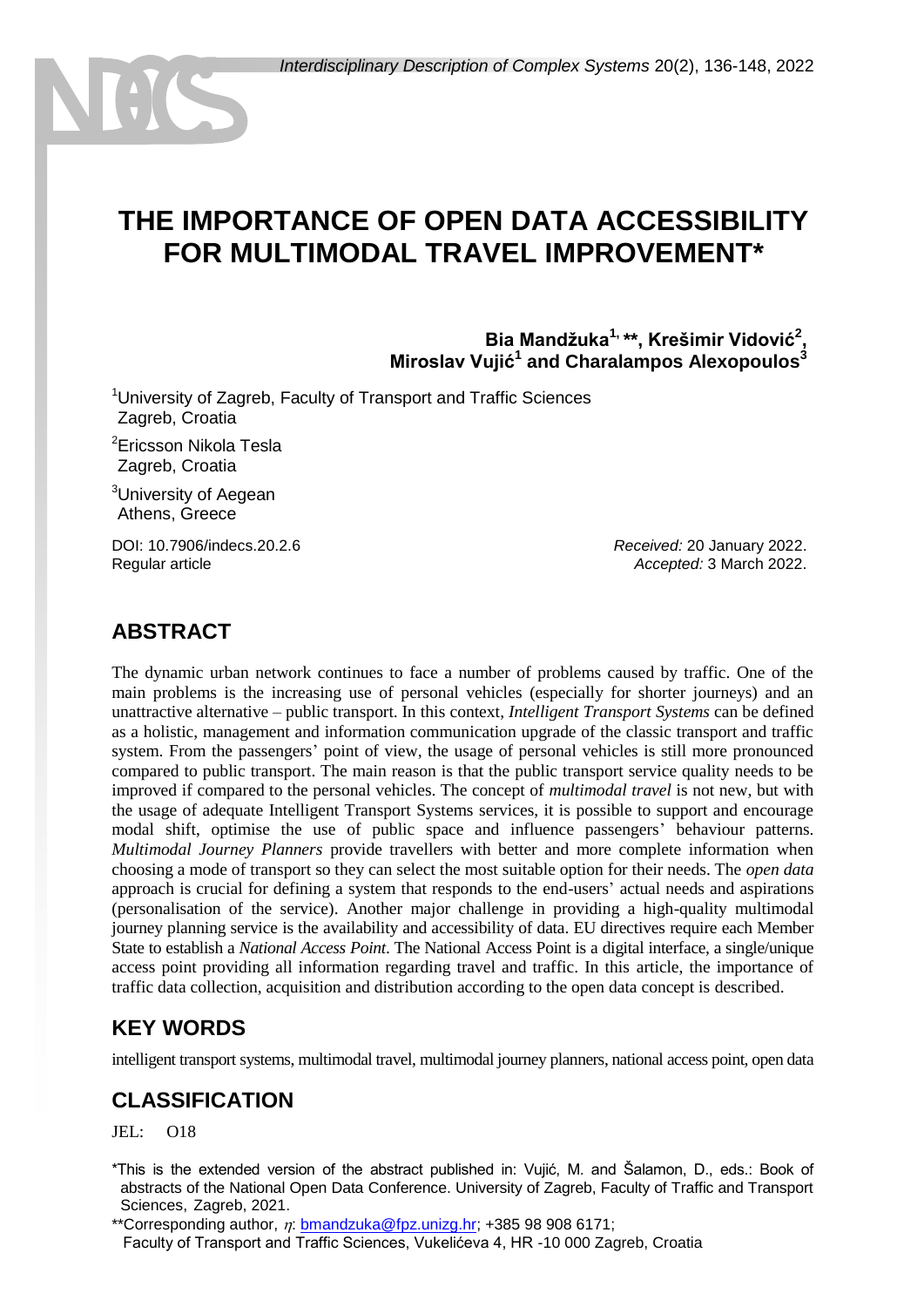## **INTRODUCTION**

The lifestyle of urban commuters is changing significantly due to rapid urbanisation and economic globalisation, as well as the continuous development of information and communication technologies. According to projections [1], 68 % of the world's population will live in urban areas, placing a significant burden on environmental management and existing infrastructure. One of the most important aspects of the social ecosystem is urban mobility.

Urban mobility is essential for the survival of urban agglomerations. The need for mobility in urban areas is constantly growing and is met by the use of personal vehicles. The spread of personal vehicles has increased people's mobility, but it has also had unforeseen effects on the sustainability of urban ecosystems. With the increasing level of motorisation, a number of problems are emerging that threaten the long-term viability and mobility of the population [2, 3].

Inadequate transport infrastructure, lack of space for people, limited mobility and accessibility, and negative environmental impacts are just some of the problems that need to be addressed comprehensively. The EU Urban Mobility initiatives and policies [4, 5] emphasise seamless mobility for all user groups and offer a range of attractive, efficient and environmentally friendly public transport options. Transforming urban transport towards innovative mobility solutions and services that meet the real needs of residents could be a response to existing challenges. However, it is important to stress out that the transition should start at a personal level, at the level of the users of such a system (of course, if the quality of public transport system is equal or better than the usage of personal vehicles). According to the literature, this transition has already begun and is referred to as the "socio-technical" transition [6].

By applying modern Information and Communication Technologies (ICT) in transport – specifically Intelligent Transport Systems (ITS) services, it is possible to achieve a sustainable, clean, and energy-efficient transport. ITS offers new approaches, models and technologies to solve a variety of traffic and transport problems [7].

"Multimodal mobility" is one of the possible solutions for establishing sustainable public transport and, as a result, liveable urban spaces. The approach combines different modes of transport into everyday transport routines. In other words, the concept represents the transition from owning a vehicle to using the public transport system. In this regard, the transition to sustainable mobility is seen as a major challenge in the upcoming decades, aiming to eliminate or at least mitigate the negative effects currently caused by traffic [6, 8, 9].

In order to simplify multimodal journeys and overcome barriers (waiting time, transfers, switching to another mode of transport), it is necessary to offer users a service that will cover the journey from point A to point B. This is especially important for modern users who are more inclined to use technology (technophiles) [10]. To achieve the quality and efficient functioning of such systems, modern technologies (smartphones and other digital gadgets) need to be used. In addition, data and interoperability for cross-border journey planners play an important role in the quality provision of travel planning services. In this sense, specific data quality requirements and appropriate data exchange protocols are prerequisites for implementing travel planning services [11, 12].

The aim of the LinkingDanube project (Interreg – Danube Transnational Program) was to encourage the provision of transnational, interoperable and Multimodal Journey Planners (MJPs) covering urban and rural areas. The project "Coordination mechanisms for multimodal cross-border traveller information network based on OJP for Danube Region (OJP4DANUBE) explores the possibility of personalised cross-border travel choices based on a distributed architecture [13, 14].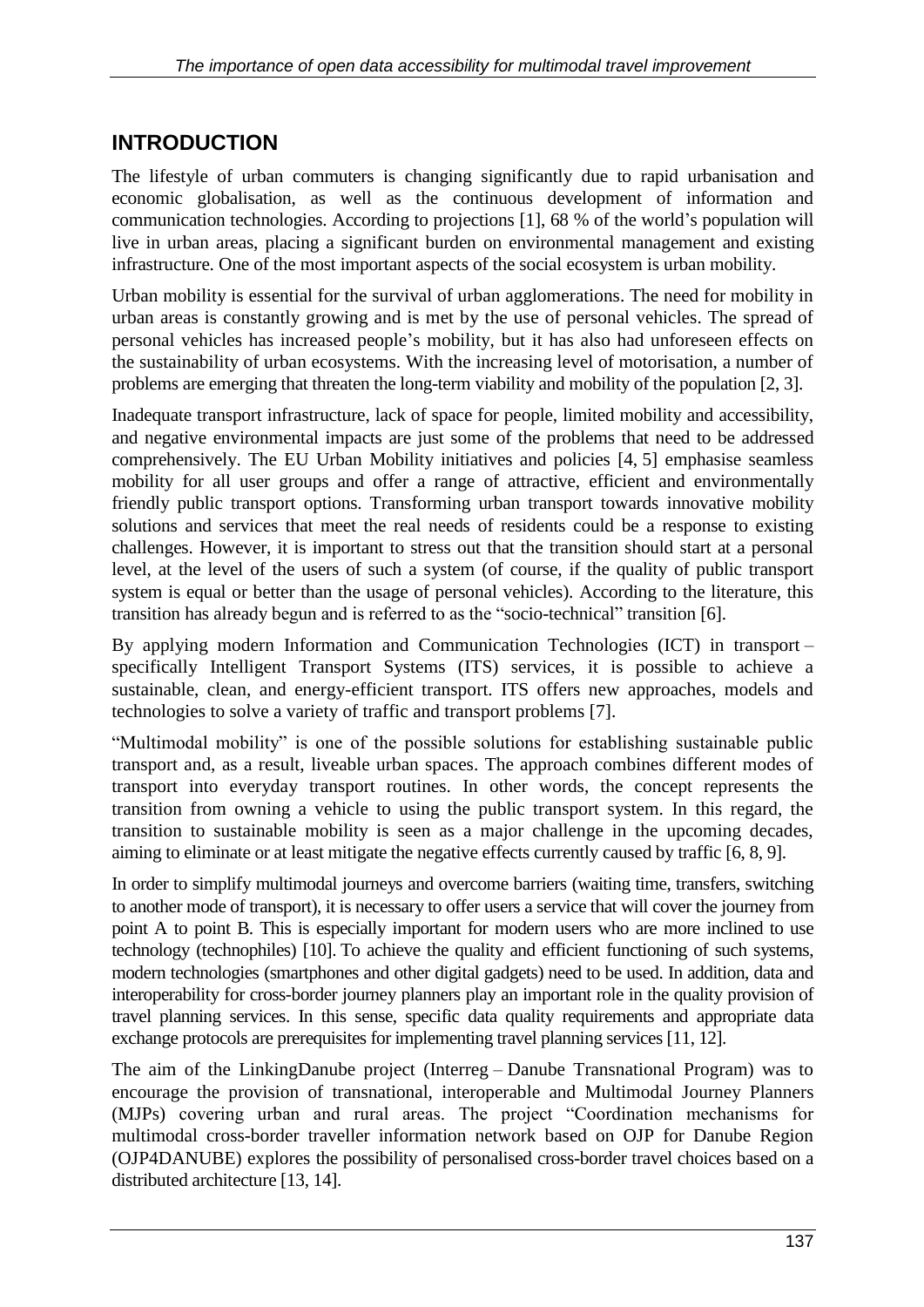In recent years, opening data has become easier due to sensor technology integrated into our urban environment. In that matter, opening up is cheaper and easier than building a new transport infrastructure. The project "TODO – Twinning Open Data Operational", approved by the Horizon2020 programme – Twinning, is important in terms of interdisciplinarity and raising awareness of the importance of open data approach [15].

According to EU Directives, each Member State is required to create a National Access Point (NAP), which will be a single/unique access point based on open data [16]. Furthermore, data security and privacy concerns are prevalent, particularly when collecting data and providing personalised multimodal information for multimodal journeys [17].

The purpose of this article is to emphasise and elaborate the importance of open data in the implementation of advanced ITS solutions such as multimodal journey planning services. This article aims to provide an analysis of the state- of- the- art research on multimodal travel, multimodal journey planners, and the open data concept. The key steps for the realisation of multimodal journey planners based on open data are presented in the final section.

# **THE CONCEPT AND NEED OF MULTIMODAL TRAVEL**

There are many strategies that focus on shifting from personal vehicles to environmentally friendly travel solutions. The Avoid-Shift-Improve strategy (Germany) is a holistic approach to creating a sustainable transport system. The strategy is based on three pillars: "Avoid/ Reduce", "Shift/Maintain" and "Improve". According to [18], the first pillar refers to improving the overall efficiency of the transport system, minimising the length of trips and the need for personal vehicle. The second pillar is based on the idea of improving individual travel by focusing on the use of alternative transport modes (from personal vehicle to public transport). This is particularly important in promoting multimodal travel. This includes walking and cycling, the most environmentally friendly options, but also public transport (lower  $CO<sub>2</sub>$  emissions per passenger-kilometre compared to personal vehicles). The third pillar, "Improve", means, among other things, increasing the attractiveness of public transport.

The question of establishing sustainable urban mobility is so complex because a rethinking and a new understanding of sustainable urban mobility must be initiated at the individual level. When it comes to choosing a means of transport, the personal vehicle still dominates because it meets the need for flexibility and independence.

In order to achieve sustainable travel behaviour, public transport must meet the needs of the individual and work towards modal shift, i.e., the transition from the personal vehicle to sustainable modes of transport. In this sense, it is crucial to know users' reasons and triggers (at the individual level) for switching to more sustainable transport.

In [19], it is stated that the increasing number of passengers in urban areas has encouraged new travel options (in addition to traditional ones), with multimodal travel being a promising option. This research was conducted to address the research gap between the obvious/standard criteria (that guide passengers in choosing a trip) and the actual needs of passengers. In addition to some key determinants of travel mode choice that are consistent with the findings of previous analyses, five new key findings for urban transport were identified. Particular attention is paid to the perception of sustainability, which passengers perceive as a cost-related element of urban travelling.

In other words, urban travellers increasingly perceive the pollution associated with the use of certain modes of transport as a cost that impacts the environment. Furthermore, the newly identified perceptual dimension - individualisation - is particularly highlighted. This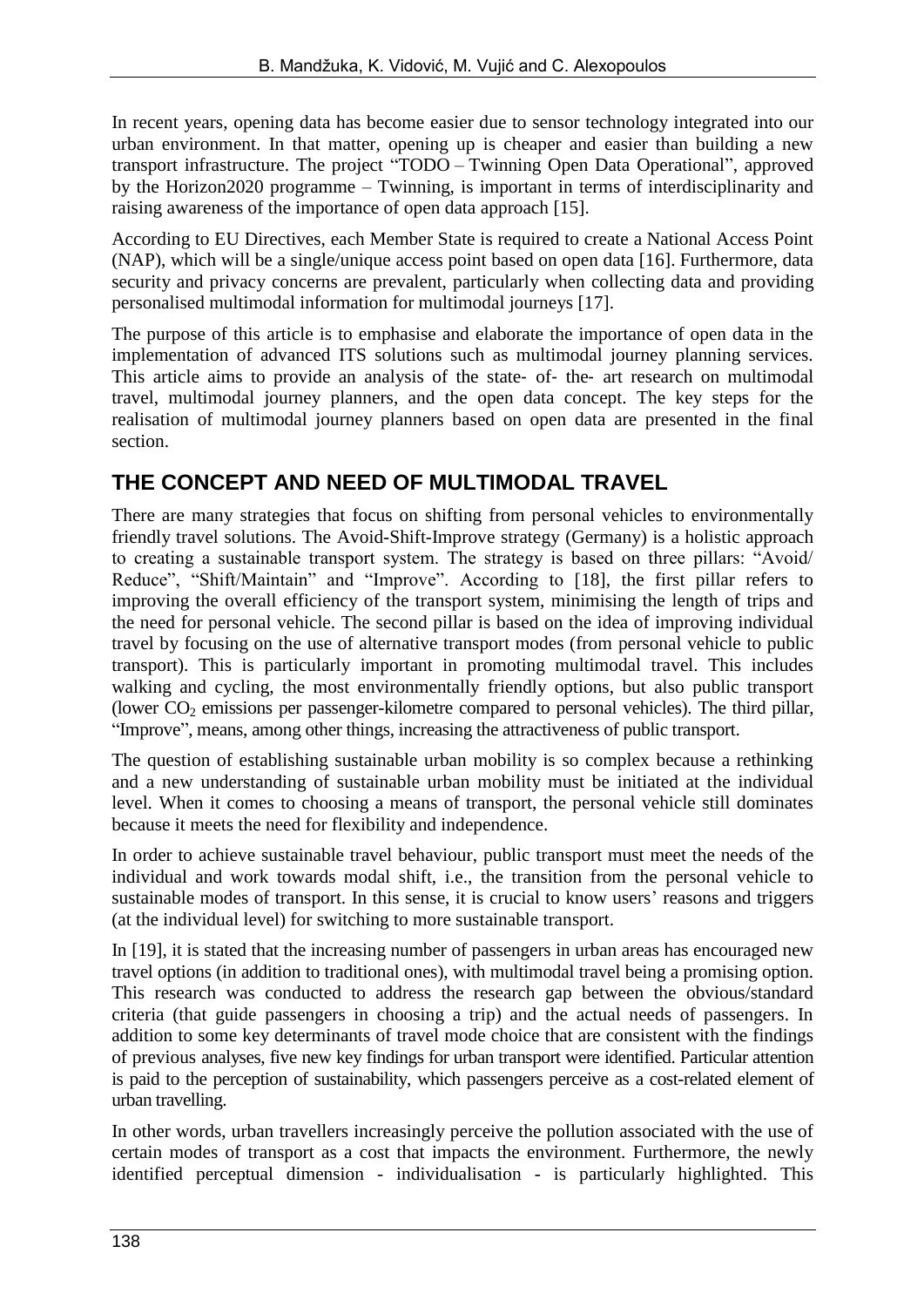perceptual dimension indicates that the urban traveller has to adapt to the daily changing situations during his journey. Technological possibilities allow travellers to adapt to different travel scenarios. This is particularly important for new forms of urban transport, such as the multimodal travel concept. Through the use of advanced information and communication technologies, it is possible to achieve a high degree of autonomy and individualisation [19].

The concept of multimodal travel is one of the potential solutions to mitigate the negative impact of transport on the environment. The approach is not new, but it is gaining new characteristics and possibilities especially due to the fast-growing digitalisation, new mobility models and business models ("sharing culture" - car sharing, bike sharing). In the literature, the concept is defined as a door-to-door journey that provides continuous connectivity throughout the journey and uses a combination of transport modes (walking, tram, bus, escooter, etc.), Figure 1. Due to its complexity, such a travel concept must ensure easy switching between modes and flexibility in combining modes. Only in this way it can compete with the personal vehicle [20-22].





According to the authors [19], one of the main advantages of the multimodal travel concept is the possibility of individualisation and autonomy compared to unimodal travel (by personal vehicle), where one chooses one mode of transport to get from point A to point B. This hybrid concept can also partially cover the need to adapt to the travel scenario and thus compete with the personal vehicle (in terms of flexibility and autonomy).

To optimise the operations of urban areas, the paradigm of "smart cities" requires sustainable solutions to ensure economic prosperity and social well-being. In this context, the concept of "Mobility-as-a-Service" (MaaS) is a new way of thinking and a smart solution for implementing effective and sustainable urban mobility. It provides a transport solution based on user preferences. The platform combines different types of mobility (public transport, car-sharing, car and bike rental, taxi and a combination of the above) on one platform. This concept offers a number of opportunities that are beneficial to the urban mobility ecosystem. In addition to the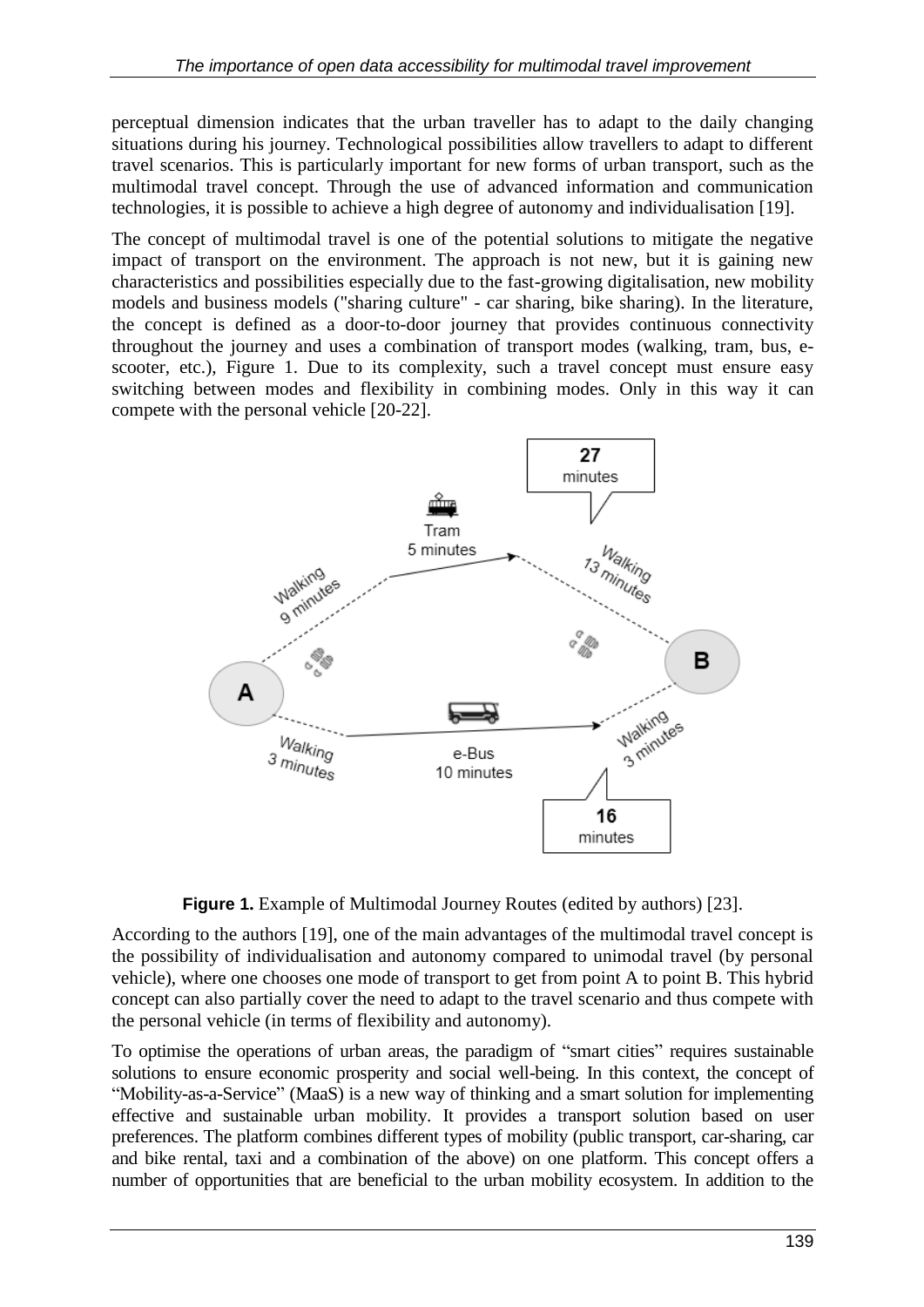ticketless model, MaaS generates vast amount of traffic data that can help transport planners eliminate bottlenecks and determine the actual needs of passengers. In other words, it is possible to identify and understand passenger behaviour, which will ultimately help to implement transport services that meet passengers' needs. Open data is the basis for establishing user-centric services such as MaaS. This is the only way to empower travellers to change their travel behaviour and improve the overall travel experience and quality of life in general [24-26].

## **MULTIMODAL JOURNEY PLANNERS**

In specific scenarios of multimodal travel, there are some obstacles, such as lack of information for certain modes of transport (transfers, waiting times), lack of personalisation etc. To achieve the quality and efficient functioning of such systems, it is necessary to use advanced ITS services. This area includes static and dynamic information about the transport network, pre-trip and ontrip information services, and support for services that collect, store and manage data for planning transport activities. Pre-trip information services are of great importance to users as they allow them to plan a journey from home or any other location where internet access is available. In addition to pre-trip information, access to information during the trip is crucial for users to make a timely decision about their trip [7]. Specifically, the Advanced Traveller Information System (ATIS), as an integral part of the above-mentioned functional area, aims to support the traveller in multimodal travel planning. Because of the increasingly complex requirements of modern users, ATIS plays a significant role in intelligent mobility [27-29].

On-trip information includes real-time travel information, estimated travel time depending on existing traffic conditions, parking availability, traffic accidents, etc. MJPs represent the integration of these services and, as such, are a key component of implementing ITS in cities today. They offer a comprehensive range of relevant information to assist the user in planning a door-to-door journey [7].

MJPs are defined as guidance and navigation services by the ITS architecture and the ISO 14813-1 specification [7]. MJPs enable travel planning for end-users based on the collected and processed traffic/transport data. The user can combine different (available) travel options depending on the current state of the transport network and his own needs. MJPs provide better modal integration and more sustainability by allowing travellers to choose the most appropriate combination of transport modes. This could lead to increased use of public transport, cycling or walking in urban areas [30]. Figure 2 shows an example of a multimodal journey planner for a selected destination, suggesting four routes with different combinations of travel modes.

The basic task of the multimodal planning service is to answer the user's question: "How do I get from point A to point B at a certain departure/arrival time and under what conditions?" [31]. Today, MJPs are mainly based on algorithms generating the shortest route/travel time. The complexity of creating a model that generates options tailored to passengers is reflected in the diversity of their preferences.

In urban areas, multimodal information is of great importance as it increases the use of public transport and other 'healthy' ways such as walking and cycling. Multimodal travel information promotes mobility for all user groups, especially users with disabilities or reduced mobility, by providing information about facilities and assistance at transport interchanges. A special type of user of MJPs are tourists. They may be guided by additional criteria when choosing a travel route, e.g., choosing a route that includes different Points of Interests (POIs) [30, 31, 33].

*Citymapper* is one of London's best public transport planning tools [34] and is generally applicable to many European and American cities. The service offers multimodal travel planning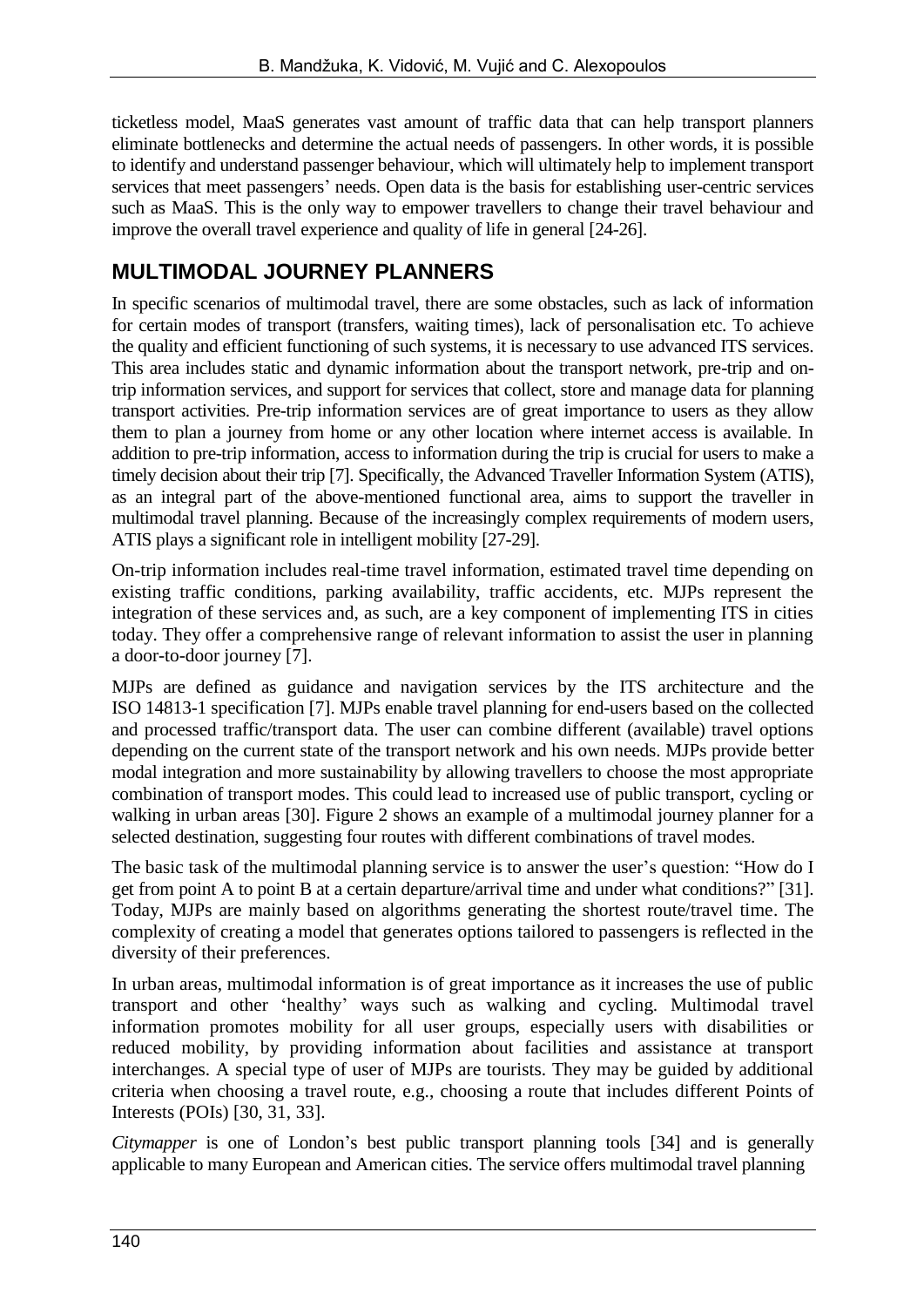| ⊞ | 9:35 AM (Monday)-10:56 AM 1 hr 21 min                                                                                                                                                     |
|---|-------------------------------------------------------------------------------------------------------------------------------------------------------------------------------------------|
|   | ∦ > 믋 32A → ∦ > 읍 U1 → ∦ > 品<br>66A<br>9:43 AM from Illgasse<br>$*18$ min<br>Details                                                                                                      |
| ⊞ | 9:35 AM (Monday)-10:56 AM 1 hr 21 min<br>$\frac{1}{\Lambda}$ $>$ $\frac{}{\rm R}$ 32A $>$ $\frac{}{\rm A}$ $>$ $\frac{}{\rm R}$ $\frac{}{\rm U1}$ $>$ $\frac{}{\rm R}$<br>Badner Bahn 》 齐 |
| ⊞ | 9:44 AM (Monday)-11:04 AM 1 hr 20 min<br>$\frac{1}{\Lambda}$ > $\frac{1}{\Lambda}$ 32A > $\frac{1}{\Lambda}$ 31 > $\frac{1}{\Lambda}$ Subway U6<br>$\triangleright$ $\boxplus$ $66A$      |
| ⊞ | 9:36 AM (Monday)-11:03 AM 1 hr 27 min<br>$\frac{1}{\Lambda}$ $>$ $\bigoplus$ $\bigoplus$ $\bigoplus$ $\bigoplus$ $>$ $\frac{1}{\Lambda}$ $>$ $\bigoplus$ $\bigoplus$ 66A $\bigoplus$      |

**Figure 2.** Example of multimodal routes generated by MJP [32].

with a variety of features that enhance the user's experience and satisfaction. The service provides step-by-step instructions during the trips, which is especially important for multimodal trips due to the complexity of the system (switching to another transport mode, waiting, etc.). The travel planning service displays tariffs for available modes of transportation, and includes platforms such as Uber, Lyft, City Bike, GREENBike, and others. In addition, the application allows users to personalise their profiles by storing favourite routes, stops, and other information. The user can subscribe to a specific mode to receive information for selected modes. The location can be shared via social networks and selected profiles/contacts.

*TripGo* is a travel planning service developed under the MaaS concept. The planner has been highly rated by experts and it is widely used in the EU. As an additional, partially personalised feature, the service offers the possibility to plan a daily schedule of activities including trips for the day. The system suggests the most convenient routes for the user based on that plan [35].

Personalised MJPs are a step forward in the field of travel information. In a dynamic urban context, such a multifunctional system integrates a variety of functions required for planning journeys that meet travellers' needs. The end-user is at the centre of such an advanced information system. There are a number of active multimodal planners in the EU with different functionalities. Most include basic functions/criteria for selecting a multimodal route, and only a few offer some degree of personalisation [35-37].

Travel data is also personal data because it reveals much more than just the user's movement [17]. In recent years, various technologies have provided efficient and cost-effective sources of data collection. The number of smartphone users in the world has been on the rise, resulting in the largest source of data on human mobility. MJPs, which help users plan their trips, are also sources for collecting large amounts of travel data. For each user and travel scenario, such a system tracks mobility patterns based on preferences. Additionally, it contains data that is entered into the system when setting up a user profile (if the platform offers this option). These are usually some of the basic preferences of end-users.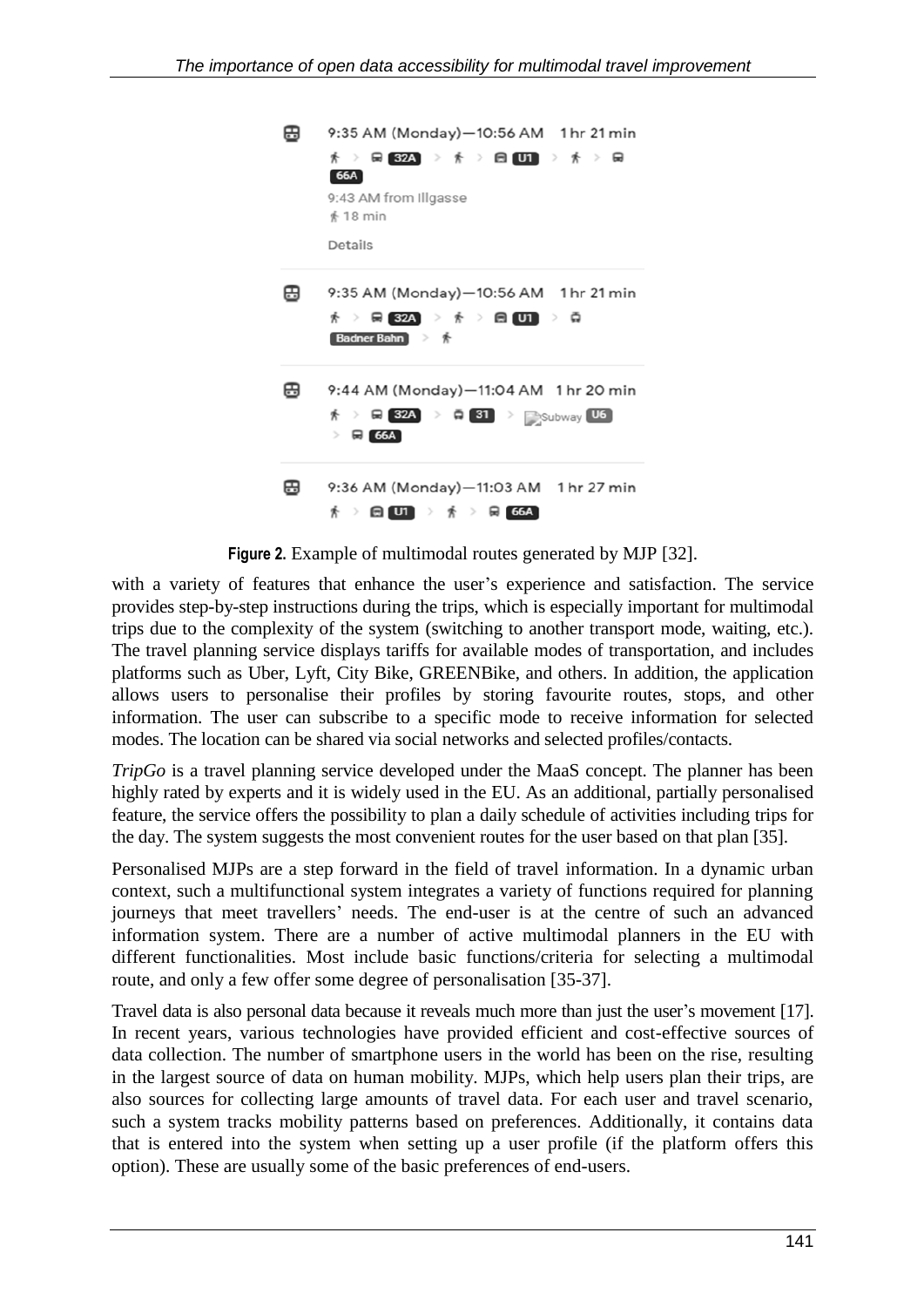#### **THE IMPORTANCE OF OPEN DATA IN THE IMPLEMENTATION OF ADVANCED ICT SERVICES**

Open data (OD) could be described as data being available with no financial and legal restrictions [38]. OD represents available resources that can be integrated into innovative digital solutions [39]. The resources provided at the national level need to comply with the OD principles (e.g., G8 Open Data Charter) and to satisfy the principles of maturity [40]. Furthermore, the OD ecosystem is a broader concept including many interrelated perspectives with closely connected interdependencies and reflecting on different aspects of open data [41].

The concept of OD is strongly associated with innovative capacity and transformative power [42]. It is increasingly recognized that proactively opening public data can create considerable benefits for several stakeholders, such as firms and individuals interested in the development of value-added e-services or mobile applications, by combining various types of OGD, and possibly other private data, or scientists, journalists and active citizens who want to understand better various public problems and policies through advanced data processing and production of analytics [43].

The benefits of OD are common in all initiatives considering a socio-economic focus for both, private and public sector, and, according to [44] four different types of values can be distinguished: (1) efficiency values, related to the higher efficiency of public sector bodies as a direct result of the availability of data coming from other public organisations, (2) innovation values, where the use of OGD (Open Government Data) can create new economic profit for the public sector, (3) transparency values, which contribute to the growth of public trust in government and reduction of corruption, and (4) participation values, where private sector gains social benefits through cooperation with the public sector. Pfenniger et al. [45] derived with OD benefits for science: (1) Improved quality of science in order to meet fundamental scientific principles like traceability, reproducibility and transparency, (2) More effective collaboration across the science-policy boundary in terms of better and more transparent results through data quality and data validation processes and (3) Increased productivity through collaborative burden-sharing avoiding unnecessary duplication and learning from each other.

The above benefits are almost impossible to implement without ensuring availability and then proper accessibility to the data. Only providing data will not necessarily lead to a generation of new value [46]. To achieve this, some efforts must be made in data quality, a rise of awareness among users about the benefits of open data and development of mechanisms to exploit data potential. At last, OGD success does not depend only on data itself but on a functioning ecosystem where two sides, data availability and data demand, are building on each other [38]. During the past 10 years, several OD assessment methods have been created. However, the outcome of such assessments is no guarantee whatsoever that a simple question a citizen may have can be answered by the open data. By checking the availability and proper accessibility of data for a specific domain is the first step towards the realisation of innovative services.

In establishing open data, technical (interoperability, inconsistent open standards, data silos) and social barriers (open data ethics, equity, engagement) are still present [17]. The benefits of open travel data should be seen as a win-win situation. By opening and reusing data, the quality, efficiency and transparency of public transport services increase. It helps operators to organise passenger transport effectively and to offer innovative mobility services that meet the needs of modern users [47]. On the other side, users can be provided with a personalised travel information service. Discovering preferences from large (open) data sets plays a key role in user profiling and in establishing personalisation.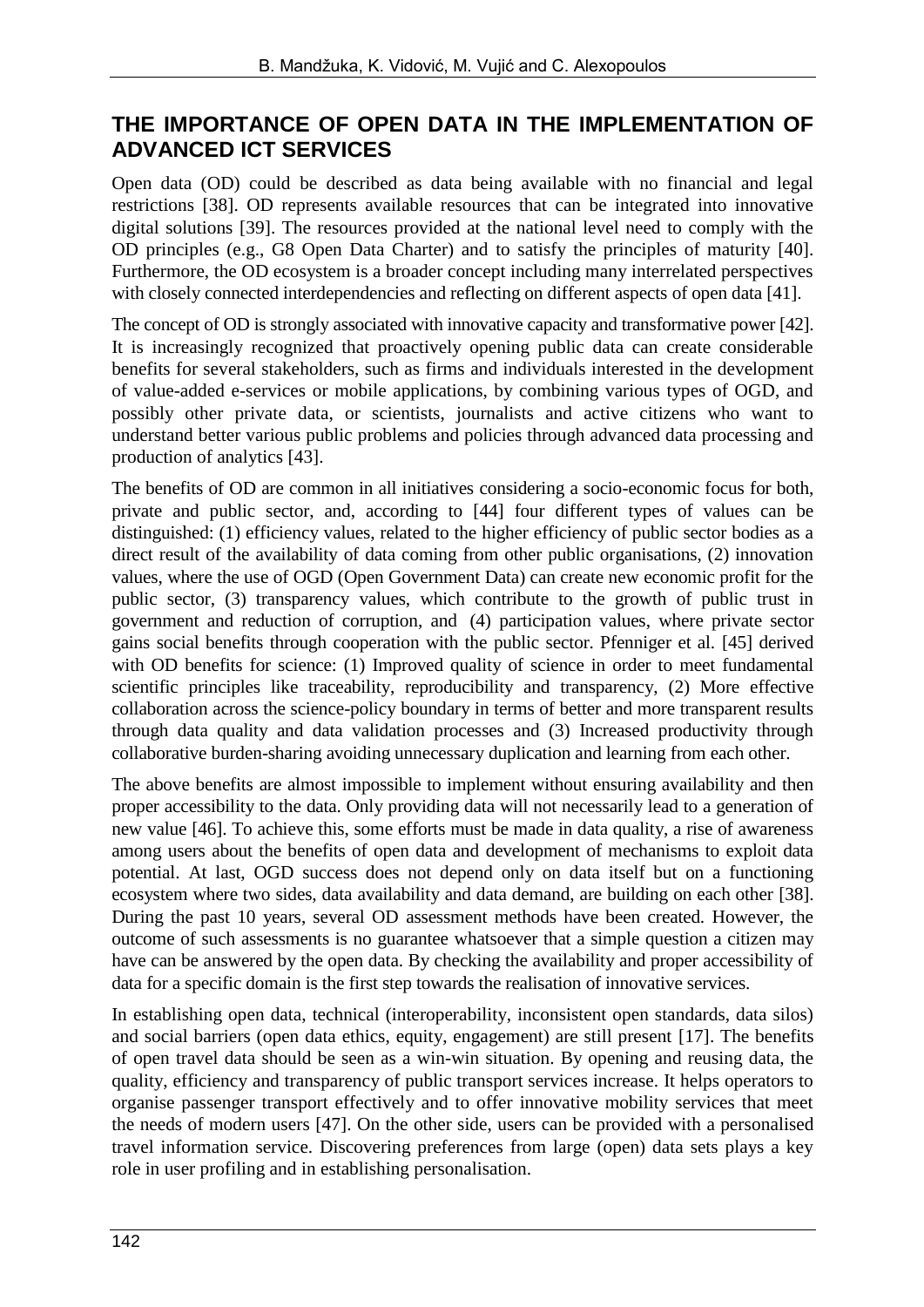For example, if the discovery of user preferences for the student population were included, then more credible data on their travel behaviour would be obtained (preferred modes of transport to certain locations, POIs, etc.). The analysis can encourage travel planners and other experts to understand better and predict travel demand (e.g., where, when and how to travel) and assess the impact on the transport network and society.

For this reason, it is necessary to act in the direction of raising awareness and highlighting the benefits of open travel data. With open access, it is possible to increase the availability and attractiveness of public transport. It also allows operators to understand better the real needs of users based on their mobility patterns. However, there is still some mistrust in the ethical use of data. When data is shared and used to combine openness and innovation while based on ethical principles, it has significant global potential for society and the economy [17, 47].

## **NATIONAL ACCESS POINT FOR MULTIMODAL INFORMATION**

Without the openness and availability of data, MJPs would not be relevant to end-users (especially when it comes to personalising the service). According to the EU Directive, each Member State will set up its own NAP, which will be a single/unique access point based on open data.

National Access Point for Multimodal Information (NAPMM) is defined as a digital interface where the static travel and historical traffic data, together with the corresponding metadata, are made accessible for reuse or where the sources and metadata of these data are made accessible for reuse [48]. Delegated Regulation 2017/1926 [49] defines that multimodal travel information services are based on both static and dynamic travel and traffic data, where 'dynamic travel and traffic data' stands for data related to different transport modes that often change on a regular basis, and 'static travel and traffic data' stands for data related to different transport modes that do not change at all or change seldom and on a regular basis. The document also recommends that travel information services should use the European Technical Specification entitled 'Intelligent Transport Systems – Public Transport – Open API for distributed journey planning 00278420' currently under finalisation when performing distributed journey planning. When service providers establish handover points for distributed journey planning, such handover points should be listed in the national access point. In technical terms, NAPMM is based on an information-communication system (ICT solution).

NAPMM is intended to be the main open data repository for multimodal travel planning, where relevant stakeholders will deposit their static and dynamic data. NAPMM involves several groups of stakeholders, as presented in Figure 3. Stakeholders either provide data, corresponding metadata information on the quality of the data accessible to users and end users. Stakeholders providing data include transport authorities, transport operators, transport on-demand service providers and infrastructure managers. Users and end-users can use this data as an enabler for transportation-related services and to make travel decisions.

NAPMM covers various modes of transport, including air, rail including high-speed rail, conventional rail, light rail, long-distance coach, maritime including ferry, metro, tram, bus, trolleybus, shuttle bus, shuttle ferry, taxi, car-sharing, car-pooling, car-hire, bike-sharing, bikehire, and personal modes. The static travel data, among others, include location search data of origins and destinations and access nodes, trip plans, access nodes and trip plan computations for both scheduled modes of transport and for road transport, special fare query for all scheduled modes, information service for all modes, trip plans and trip plans computation.

Dynamic travel and traffic data includes passing times, trip plans and auxiliary information. Information service regarding publicly accessible charging stations for electric vehicles and refuelling points, and availability and future predicted road link travel times. The opening of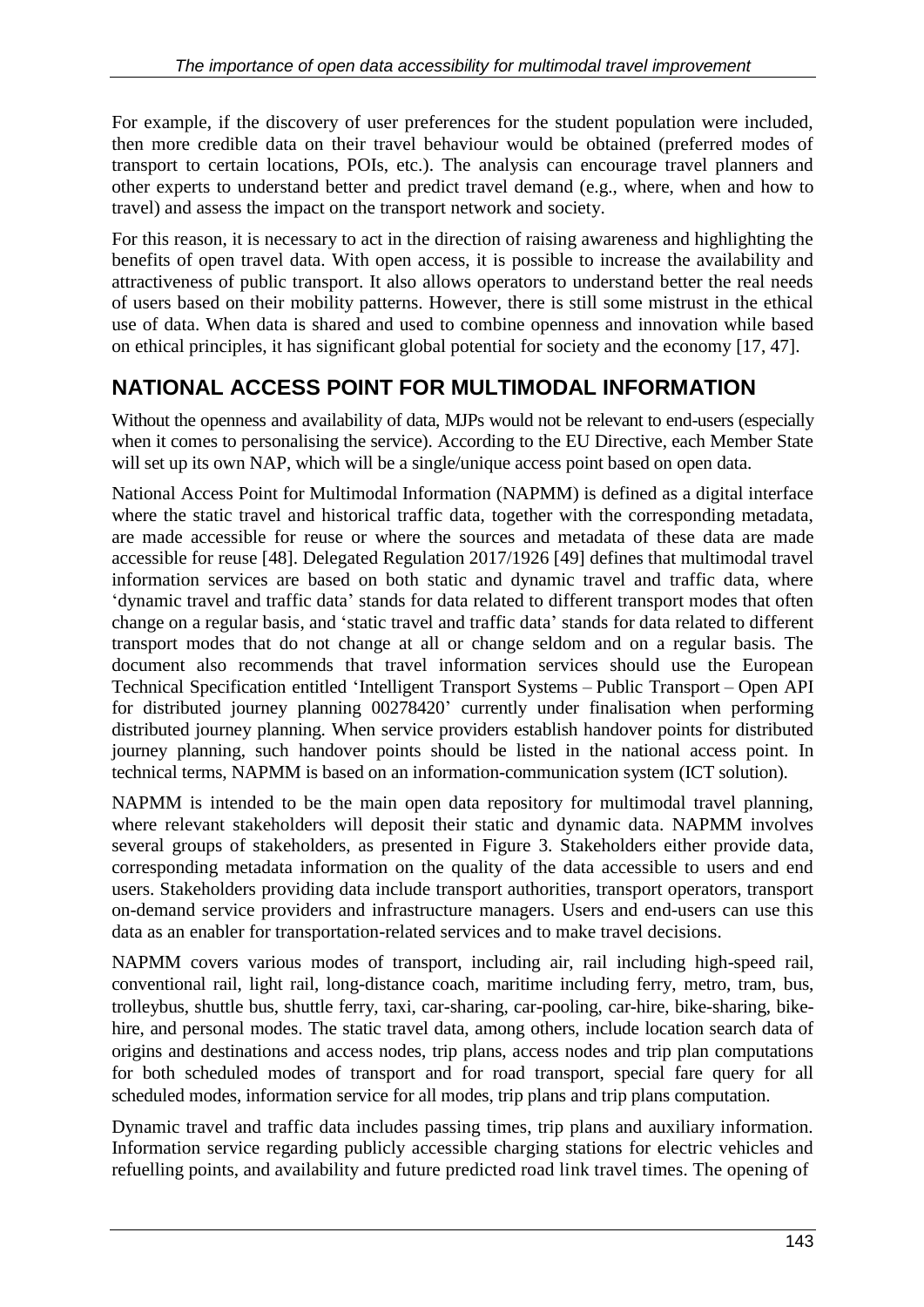

**Figure 3.** Data flow and stakeholders of NPTMM.

transport data is an ongoing process that has been implemented for the last decade with the goal to enable access to better information that would offer an improved service to users. NAPMM helps mobility players publish their data and make them accessible on a single platform, which facilitates their reuse by travel information services [11].

## **CONCLUDING REMARKS**

Urban mobility, as a leading concept in urban traffic sustainability, is one of the main concerns of the development of modern traffic and transport networks. With the rapid increase of personal vehicles and the growing population in urban areas, the existing traffic network cannot fulfil the user needs for daily migrations within the urban traffic network. A logical alternative should be encouraging the usage of the public transport system and/or other sustainable modes of transport. In order to achieve that, it is necessary to improve the quality of the public transport system, or at least, some specific and crucial parts of it. Traveller information is the best and easiest ITS service that end-users see and use in their daily migration travels.

When choosing a mode of transport, end-users mostly rely on the travel time from origin to a destination, not taking into account the other benefits of the modal transition. Multimodal travel as a concept is the most suitable alternative for personal vehicle replacement because it satisfies all the end-user requirements. In this article, the importance of opening raw traffic data is described, which allows service developers to broaden their offer of products to end-users.

Multimodal journey planners are a complete service that provides all travel information to endusers in one place, so the openness of raw traffic data is essential. The first step is to define the essential traffic data that can be used for multimodal journey planners service development. The second step is to point out the importance of opening those datasets and to provide a platform (both for end-users and other stakeholders) for data collection, analysis, and dissemination/distribution. The final step should be the creation of one complete multimodal journey planner service, which should be developed in real-time according to the present traffic situation and the most suitable mode of travel according to user needs and preferences.

To achieve a better quality of traveller information distributed to users, the implementation of the open data concept is essential. Since the urban traffic system generates a large amount of traffic data (which must be collected, analysed and distributed), the openness of such data is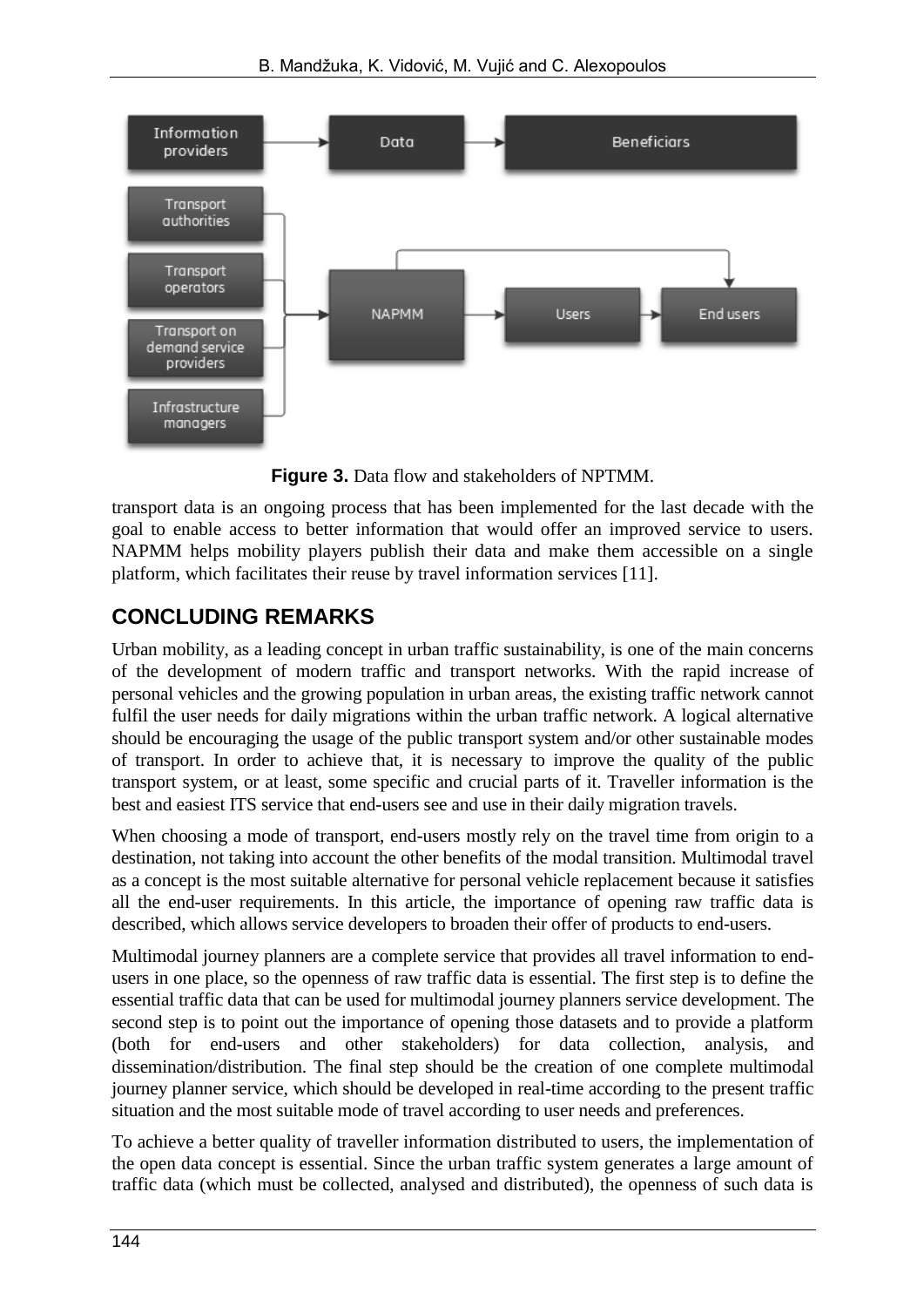essential not only for end-users but also for other stakeholders (traffic and transport operators, value-added service operators and distributors, etc.). Currently, multimodal information services across Europe are generally not interoperable and are fragmented in terms of what they offer, including modal and geographical coverage, real-time information, and quality levels. Therefore, a next step and focus on the future period would be on harmonisation of data and exchange of data among NAPMM from various countries and regions.

#### **ACKNOWLEDGMENT**

This research is part of TODO project that has received funding from the European Union's Horizon 2020 research and innovation programme under grant agreement No 857592. In addition, part of the research activities is related to the OJP4Danube project "Coordination mechanisms for multimodal cross-border traveller information network based on OJP for Danube Region" within the Danube Transnational Program.

## **REFERENCES**

- [1] United Nations: *World Urbanization Prospects: The 2018 Revision.* [https://population.un.org/wup/Publications/Files/WUP2018-Report.pdf,](https://population.un.org/wup/Publications/Files/WUP2018-Report.pdf)
- [2] Tomaszewska, E.J. and Florea, A.: *Urban Smart Mobility in the Scientific Literature – Bibliometric Analysis.* Engineering Management in Production and Services **10**(2), 41-56, 2018, [http://dx.doi.org/10.2478/emj-2018-0010,](http://dx.doi.org/10.2478/emj-2018-0010)
- [3] Ribeiro, P.; Dias, G. and Pereira, P.: *Transport Systems and Mobility for Smart Cities.* Applied System Innovation **4**(3), No. 61, 2021, [http://dx.doi.org/10.3390/asi4030061,](http://dx.doi.org/10.3390/asi4030061)
- [4] European Commission (Directorate-General for Mobility and Transport): *Sustainable urban mobility: European policy, practice and solutions.* [http://dx.doi.org/10.2832/51274,](http://dx.doi.org/10.2832/51274)
- [5] European Commission (European Platform on Sustainable Urban Mobility Plans): *Guidelines for Developing and Implementing a Sustainable Urban Mobility Plan 2019.* [https://www.eltis.org/sites/default/files/guidelines\\_for\\_developing\\_and\\_implementing\\_a\\_sustain](https://www.eltis.org/sites/default/files/guidelines_for_developing_and_implementing_a_sustainable_urban_mobility_plan_2nd_edition.pdf) able urban mobility plan 2nd edition.pdf, accessed 18<sup>th</sup> December 2021,
- [6] Spickermann, A.; Grienitz, V. and vod der Gracht, H. A.: *Heading towards a Multimodal City of the Future?* Technological Forecasting and Social Change **89**, 201-221, 2014, [http://dx.doi.org/10.1016/j.techfore.2013.08.036,](http://dx.doi.org/10.1016/j.techfore.2013.08.036)
- [7] Bošnjak, I.: *Intelligent Transport Systems 1.* In Croatian. University of Zagreb, Faculty of Transport and Traffic Sciences, Zagreb, 2006,
- [8] Van Nes, R.: *Design of Multimodal Transport Networks, A Hierarchical Approach.*  Ph.D. Thesis*.* Delft University Press, Delft, 2002,
- [9] Schuppen, J.; Kettner, S.; Delatte, A. and Schwedes, O.: *Urban Multimodal Travel Behaviour: Towards Mobility without a Private Car.* Transportation Research Procedia **4**, 553-556, 2014, [http://dx.doi.org/10.1016/j.trpro.2014.11.042,](http://dx.doi.org/10.1016/j.trpro.2014.11.042)
- [10]Nikolaidou, A. and Papaioannou P.: *Social media and transport choices: How social media can affect tripmakers' choices.* WIT Transactions on Ecology and The Environment **226**, 605-616, 2017, [http://dx.doi.org/10.2495/SDP170531,](http://dx.doi.org/10.2495/SDP170531)
- [11]Vidović, K.; Mandžuka, S. and Šoštarić, M., eds.: *National Access Point for Provision of EU-wide Multimodal Travel Information Services.* MIPRO 2019 – 42nd International Convention. Rijeka, 2019,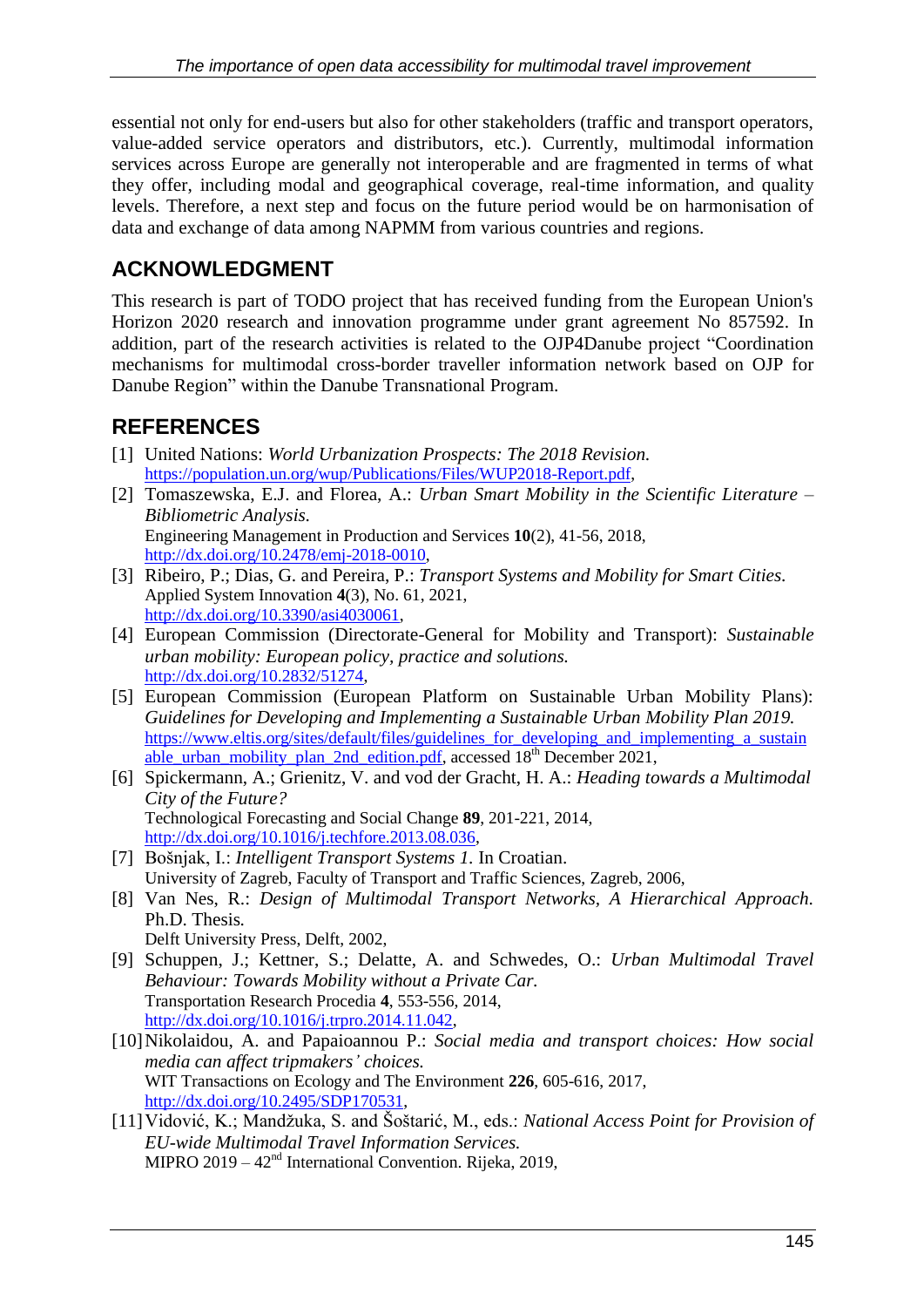- [12]Vidović, K.; Mandžuka, S. and Šoštarić, M., eds.: *Data Quality within National Access Point for Provision of Multimodal Travel Information within European Union.* 2019 International Symposium ELMAR, Zadar, 2019, [http://dx.doi.org/10.1109/ELMAR.2019.8918828,](http://dx.doi.org/10.1109/ELMAR.2019.8918828)
- [13]Linking Danube Interreg project: *Linking transnational, multimodal traveller information and journey planners for environmentally-friendly mobility in the Danube Region.* [https://www.interreg-danube.eu/approved-projects/linking-danube,](https://www.interreg-danube.eu/approved-projects/linking-danube) accessed 20<sup>th</sup> December 2021,
- [14]OJP4Danube Interreg project: *Coordination mechanisms for multimodal cross-border traveller information network based on OJP for Danube Region.* [https://www.interreg-danube.eu/approved-projects/ojp4danube,](https://www.interreg-danube.eu/approved-projects/ojp4danube) accessed 20<sup>th</sup> December 2021,
- [15]Twinning Open Data Operational TODO project: *Project "TODO – Twinning Open Data Operational", approved by Horizon2020 programme – Twinning.* [https://todo-project.eu/en/about-project,](https://todo-project.eu/en/about-project) accessed 27<sup>th</sup> December, 2021,
- [16]European Commission: *Delegated Acts of Directive 2010/40/EU.* [https://eur-lex.europa.eu/legal-content/EN/TXT/PDF/?uri=CELEX:32010L0040&from=EN,](https://eur-lex.europa.eu/legal-content/EN/TXT/PDF/?uri=CELEX:32010L0040&from=EN) accessed 28<sup>th</sup> December, 2021,
- [17]Open data Institute: *Personal data in transport: exploring a framework for the future.* [https://theodi.org/wp-content/uploads/2018/06/OPEN-Personal-data-in-transport-.pdf,](https://theodi.org/wp-content/uploads/2018/06/OPEN-Personal-data-in-transport-.pdf) accessed 28<sup>th</sup> December, 2021,
- [18]Jonuschat, H.; Stephan, K. and Schelewsky, M.: *Understanding Multimodal and Intermodal Mobility.*

Sustainable Urban Transport (Transport and Sustainability) **7**. Emerald Group Publishing Ltd., Bingley, pp.149-176, 2015,

[http://dx.doi.org/10.1108/S2044-994120150000007018,](http://dx.doi.org/10.1108/S2044-994120150000007018)

- [19]Clauss, T. and Döppe, S.: *Why do urban travelers select multimodal travel options: A repertory grid analysis.* Transportation Research Part A: Policy and Practice **93**, 93–116, 2016, [http://dx.doi.org/10.1016/j.tra.2016.08.021,](http://dx.doi.org/10.1016/j.tra.2016.08.021)
- [20]Guo, H. et al.: *An Innovative Framework for Customised Intermodal and Multiobjective Trip Planner.* International Journal of Intelligent Transportation Systems Research **15**(2), 117-125, 2017,

[http://dx.doi.org/10.1007/s13177-016-0126-y,](http://dx.doi.org/10.1007/s13177-016-0126-y)

- [21]Solar, A. and Marqués, A.: *ENHANCED WISETRIP: Wide Scale Multimodal and Intelligent Journey Planning.* Procedia – Social and Behavioral Sciences **48**, 2940-2949, 2012, [http://dx.doi.org/10.1016/j.sbspro.2012.06.1262,](http://dx.doi.org/10.1016/j.sbspro.2012.06.1262)
- [22]Boero, M., et al.: MyWay Personal Mobility: *From Journey Planners to Mobility Resource Management.*  Transportation Research Procedia **14**, 1154-1163, 2016, [http://dx.doi.org/10.1016/j.trpro.2016.05.186,](http://dx.doi.org/10.1016/j.trpro.2016.05.186)
- [23]Cheung, E. and Sengupta, U.: *Analysis of Journey Planner Apps and Best Practice Features.* <http://www.complexurban.com/wp-content/uploads/2016/11/WP12.6.1-MMU-Report.pdf>, accessed
- $20<sup>th</sup>$  December 2021, [24]Arias-Molinares, D. and García-Palomares, J.C.: *The Ws of MaaS: Understanding mobility as a service from a literature review.* IATSS Research **44**(3), 253-263, 2020, [http://dx.doi.org/10.1016/j.iatssr.2020.02.001,](http://dx.doi.org/10.1016/j.iatssr.2020.02.001)
- [25]Hensher, D.A.; Mulley, C. and Nelson, J.D.: *Mobility as a Service (MaaS) – Going Somewhere or Nowhere?* Transport Policy **111**, 153-156, 2021, [http://dx.doi.org/10.1016/j.tranpol.2021.07.021,](http://dx.doi.org/10.1016/j.tranpol.2021.07.021)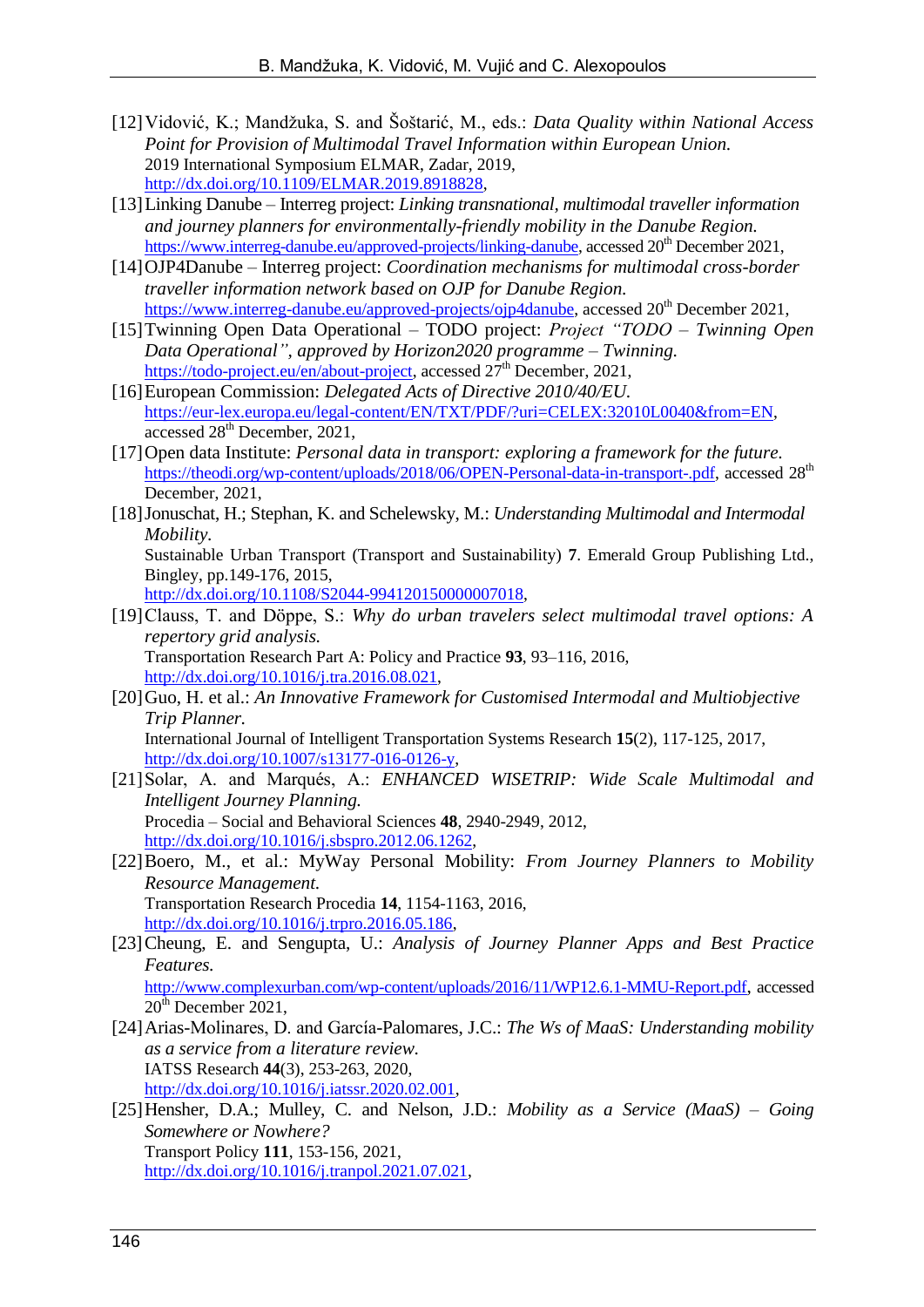- [26]Wong, Y.Z.; Hensher, D.A. and Mulley, C.: *Mobility as a Service (MaaS): Charting a Future Context.* Transportation Research Part A: Policy and Practice **131**, 5-19, 2020, [http://dx.doi.org/10.1016/j.tra.2019.09.030,](http://dx.doi.org/10.1016/j.tra.2019.09.030)
- [27]Vujic, M.; Cavar, I. and Bosnjak, I.: *Distribution of travel information and driver's perception.*
	- In: Proceedings of 14<sup>th</sup> International Symposium on Electronics in Traffic ISEP, Ljubljana, 2006,
- [28]Kem, O.; Balbo, F. and Zimmermann, A.: *Traveler-Oriented Advanced Traveler Information System Based on Dynamic Discovery of Resources: Potentials and Challenges.* Transportation Research Procedia **22**, 635-644, 2017, [http://dx.doi.org/10.1016/j.trpro.2017.03.059,](http://dx.doi.org/10.1016/j.trpro.2017.03.059)
- [29]Carrese, F., et al.: *A Framework for Dynamic Advanced Traveler Information Systems.* Future Transportation **1**(3), 590-600, 2021, [http://dx.doi.org/10.3390/futuretransp1030031,](http://dx.doi.org/10.3390/futuretransp1030031)
- [30]Gentile, G. and Nökel K., eds. *Modelling Public ransport Passenger Flows in the Era of Intelligent Transport Systems.* Springer International Publishing, London, 2016,
- [31]EuTravel: *D1.3 Technology Knowledge Base and Observatory.* [http://www.eutravelproject.eu/uploadfiles/D1.3\\_Technology%20Knowledge%20Base%20and%2](http://www.eutravelproject.eu/uploadfiles/D1.3_Technology%20Knowledge%20Base%20and%20Observatory_final.pdf) [0Observatory\\_final.pdf,](http://www.eutravelproject.eu/uploadfiles/D1.3_Technology%20Knowledge%20Base%20and%20Observatory_final.pdf) accessed 9<sup>th</sup> January 2022,
- [32]Google Commerce Ltd. *Google Maps App.* [https://www.google.com/maps/place/Be%C4%8D,+Austrija/@48.2206635,16.3098491,12z/data](https://www.google.com/maps/place/Be%C4%8D,+Austrija/@48.2206635,16.3098491,12z/data=!3m1!4b1!4m5!3m4!1s0x476d079e5136ca9f:0xfdc2e58a51a25b46!8m2!3d48.2081743!4d16.3738189) [=!3m1!4b1!4m5!3m4!1s0x476d079e5136ca9f:0xfdc2e58a51a25b46!8m2!3d48.2081743!4d16.3](https://www.google.com/maps/place/Be%C4%8D,+Austrija/@48.2206635,16.3098491,12z/data=!3m1!4b1!4m5!3m4!1s0x476d079e5136ca9f:0xfdc2e58a51a25b46!8m2!3d48.2081743!4d16.3738189)  $738189$ , accessed 9<sup>th</sup> January 2022,
- [33]Mandžuka, B.; Brčić, D. and Škorput, P.: *Application of multimodal travel guides for urban and suburban travel.* In Croatian. In: Šakić, Ž., ed.: 34<sup>th</sup> Conference on Transportation Systems with International Participation – Automation in Transportation 2014. KoREMA, Zagreb, 2014,
- [34]CityMapper Ltd.: *All your Transport.* [https://apps.apple.com/us/app/citymapper-all-your-transport/id469463298,](https://apps.apple.com/us/app/citymapper-all-your-transport/id469463298) accessed 9<sup>th</sup> January 2022,
- [35] Esztergár-Kiss, D.: *Framework of aspects for the evaluation of multimodal journey planners.* Sustainability **11**(18), No. 4960, 2019, [http://dx.doi.org/10.3390/su11184960,](http://dx.doi.org/10.3390/su11184960)
- [36]Zhang, J.; Arentze, T. and Timmermans, H.: *Making our mobility more intelligent: A framework of a personalized multimodal traveller information system.* In: Proceedings of the  $12<sup>th</sup>$  World Conference on Transport Research. Lisbon, 2010,
- [37]Arentze, T.A.: *Adaptive Personalized Travel Information Systems: A Bayesian Method to Learn Users' Personal Preferences in Multimodal Transport Networks.* IEEE Transactions on Intelligent Transportation Systems **14**(4), 1957-1966, 2013, [http://dx.doi.org/10.1109/tits.2013.2270358,](http://dx.doi.org/10.1109/tits.2013.2270358)
- [38] Welle Donker, F. and van Loenen, B.: *How to assess the success of the open data ecosystem?* International Journal of Digital Earth **10**(3), 284-306, 2017, [http://dx.doi.org/10.1080/17538947.2016.1224938,](http://dx.doi.org/10.1080/17538947.2016.1224938)
- [39]Mensah, E. and Goderre, J.L.: *Data Sources and Data Tools: Preparing for the Open Data Ecosystem*. In: Magnuson, J. and Dixon, B., eds.: *Public Health Informatics and Information Systems*. Health

Informatics. Springer, Cham, pp.105-127, 2020, [http://dx.doi.org/10.1007/978-3-030-41215-9\\_7,](http://dx.doi.org/10.1007/978-3-030-41215-9_7)